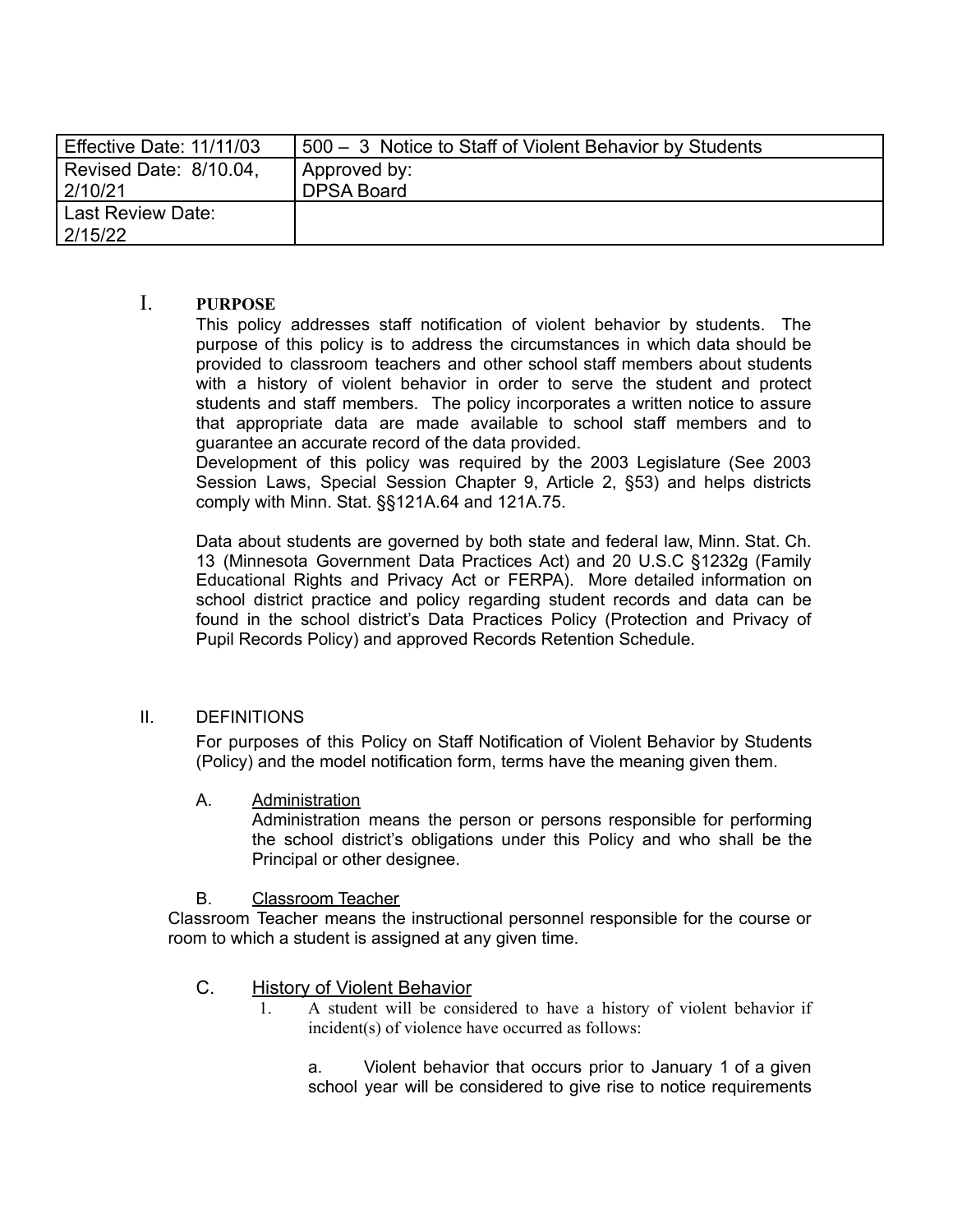under this Policy for that school year and the following school year.

b. Violent behavior that occurs on or after January 1 of a given school year will be considered to give rise to notice requirements under this Policy for that school year and the two following school years.

2. If a student has an incident of violence within these time frames, that incident and all other past related or similar incidents of violence will be reported.

# **D. Incident(s) of Violence**

Incident(s) of violence means willful conduct in which a student has threatened or caused physical injury to person(s) or significant damage to property, regardless of whether related to a disability or whether discipline was imposed. This does not include injury or damage which is accidental or is the result of negligence. An incident of violence includes an incident described in notices received from either law enforcement or the juvenile courts.

E. Legitimate Educational Interest

For purposes of federal and state law, a school staff member is determined to have a legitimate educational interest in data related to a history of violent behavior if the data requested are:

- 1. necessary for that school staff member to perform appropriate tasks that are specified in his or her position description or by a contract agreement;
- 2. used solely within the context of school business and not for purposes extraneous to the school staff member's areas of responsibility or to the school;
- 3. relevant to the accomplishment of a job-related task or to a determination about the student; and
- 4. consistent with the purposes for which the data are maintained.
- F. School Staff Member

School Staff Member includes:

- 1. A person licensed by the State and appointed by the charter board to an administrative, supervisory, instructional or other professional position such as a principal, teacher, counselor or school psychologist;
- 2. A person employed by or under contract to the charter board to perform a special

task such as paraprofessional, school bus driver, secretary, clerk, occupational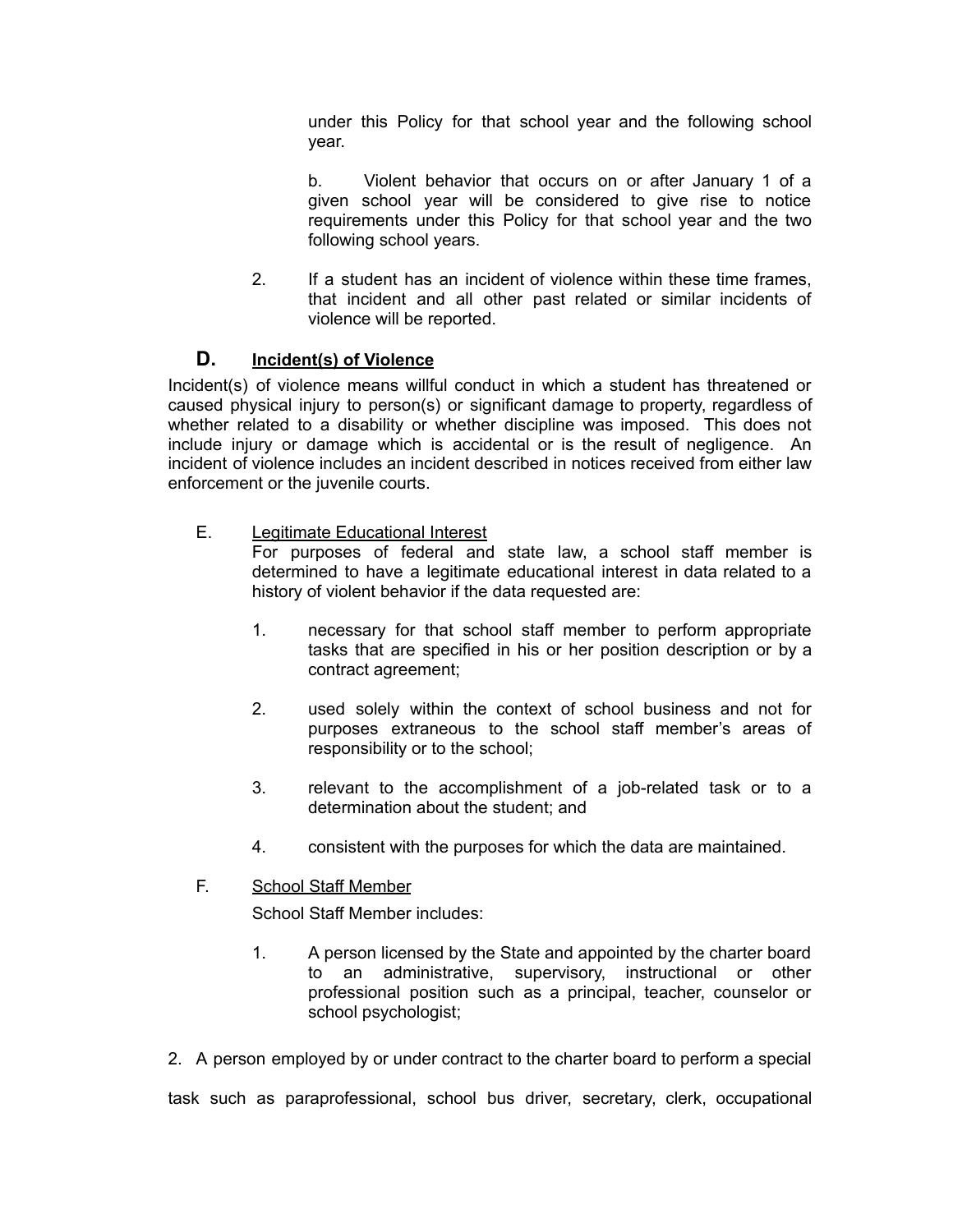therapist, or the school board attorney for the period of his or her performance as an

employee or contractor; and

3. A substitute for persons listed above for the period of his or her performance as substitute.

### **III. STAFF NOTIFICATION**

### *A. Recipients of Notice*

Each classroom teacher of a student with a history of violent behavior (see Section II. C., above), will receive written notification from the administration prior to placement of the student in the teacher's classroom. In addition, notice will be given by the administration to other school staff members who have a legitimate educational interest, as defined in this policy, in the data.

For example, the bus driver of the student or a paraprofessional assisting on the student's bus would have a legitimate educational interest in the data while a driver or paraprofessional on a different bus would not. Similarly, a paraprofessional working with the student in the classroom or supervising the student on the playground would have a legitimate educational interest in the data while a paraprofessional who does not interact with this student would not. Different school staff members may have a legitimate educational interest in different amounts of data on a particular student.

B. Determination of Who Receives Notice

Detailed determination of which school staff members have a legitimate educational interest will be made by (1) the school district's Responsible Authority appointed by the charter board under the Minnesota Government Data Practices Act or (2) the administration. In the event the administration makes this detailed determination, the Responsible Authority will provide guidance to whomever determines what data will be shared.

A school staff member who receives notice under this policy may provide notice to someone substituting for him or her or for another staff member who has received notice. For example, if a paraprofessional that is absent has received notice, that paraprofessional, the classroom teacher, or the principal could tell the person temporarily replacing the paraprofessional.

### *C. Form of Written Notice*

The notice given to school staff members must be in writing and must include the following: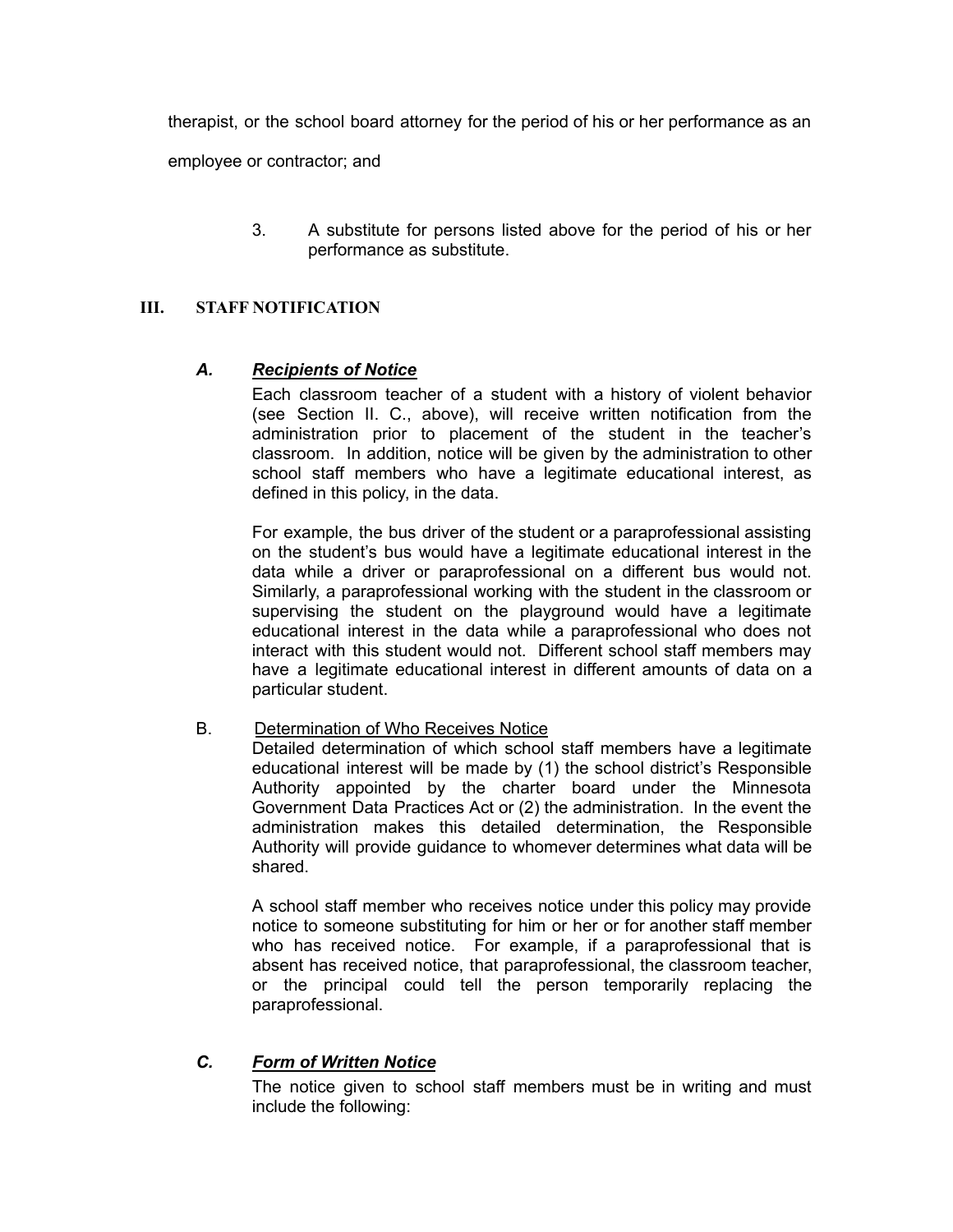- 1. Name of the student;
- 2. Date of notice;
- 3. The history of violent behavior as defined in Section II of this Policy; and
- 4. Reminder of the private nature of the data provided.

If appropriate, the notice will also include any or all of the following:

- 5. Explanation of what occurred in each incident of violent behavior if known, specifically including any mitigating factors;
- 6. Types of situations that might trigger violent behavior by the student, if known;
- 7. Successful strategies or interventions, if known; and
- 8. Documents that the staff member may review to assist understanding of the student (e.g. IEP or § 504 plan).
	- D. Record of Notice

The administration must keep a copy of the notice or other documentation to provide a record of those school staff members notified under this section. Retention of the written notice provided to school staff members is governed by the approved Records Retention Schedule.

E. Law Enforcement Reports

The administration must immediately forward to appropriate school staff members those notices related to an incident of violent behavior received from law enforcement pursuant to Minn. Stat. §121A.75. The law enforcement notice must be followed by the formal written notice set forth above within a reasonable time, not to exceed ten business days. All other notices received from law enforcement pursuant to Minn. Stat. §121A.75 must be disseminated as required by that section. Retention of the law enforcement notice is governed by Minn. Stat. §121A.75, subd. 2(e).

F. Model Notice

A model form for School Staff Member Notification is attached.

### **IV. NOTICE TO OTHER SCHOOL DISTRICTS**

When transferring records of a student with a history of violent behavior, administration must send to an enrolling school district, charter school or alternative education program all student records, including all data about the student's history of violent behavior, consistent with this Policy. Transferring the records is not a violation of the Family Educational Rights and Privacy Act (FERPA), 20 U.S.C. § 1232g or the Minnesota Government Data Practices Act, Minn. Stat. Ch. 13, provided the annual FERPA parental notice requirements are met. These written records within the student's file are educational records and are to be transmitted to an enrolling school district, as set forth in Minn. Stat. §120A.22, subd. 7.